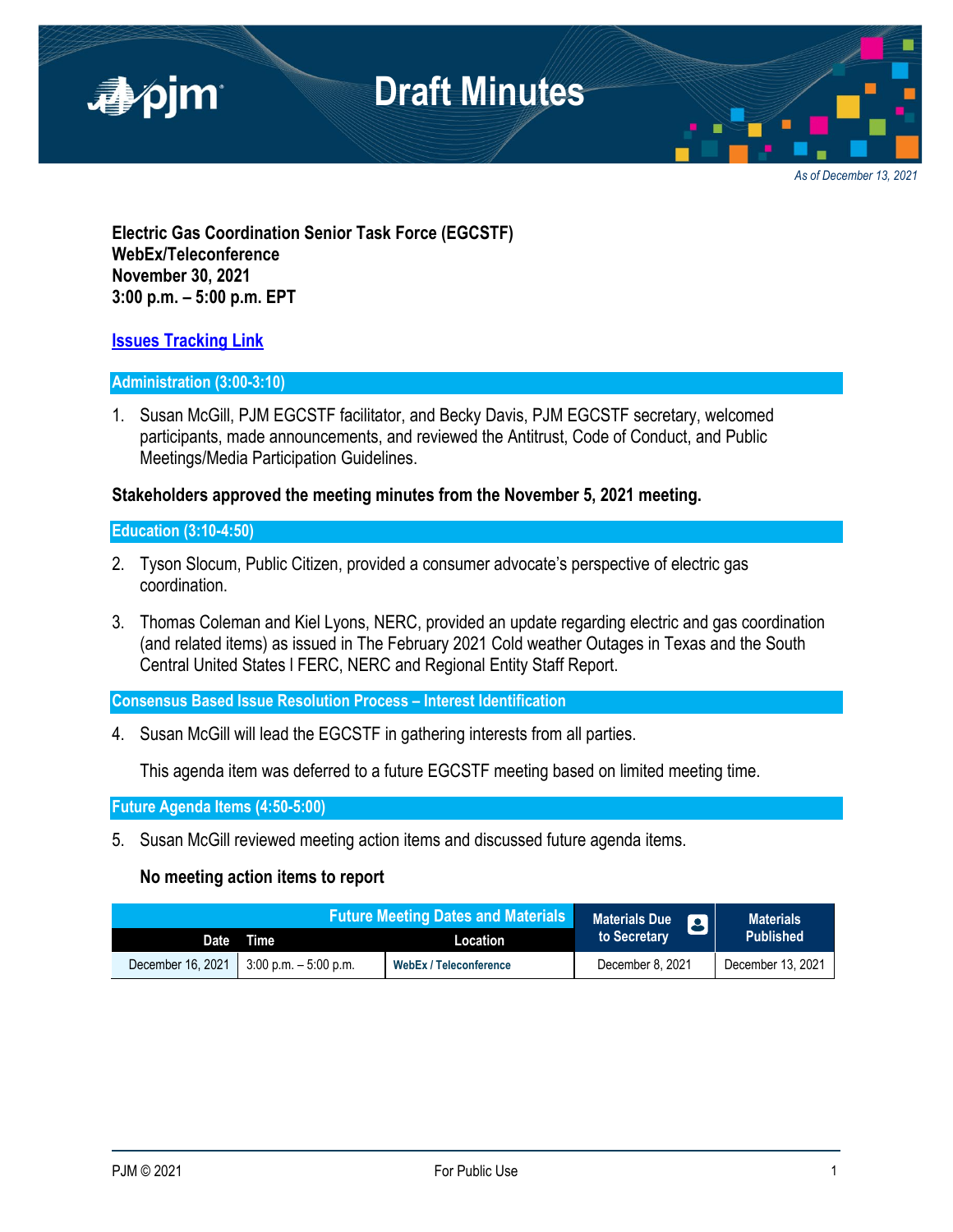

# **Draft Minutes**

*As of December 13, 2021*

# Herrera Katherine

# **Last Name First Name Company Name Sector**

Agen Matthew American Gas Association None Anders **David PJM Interconnection CONSERVITY Anders** Not Applicable Bagot **Nancy** Electric Power Supply Association None Benchek Jim FirstEnergy Corporation Transmission Owner Bernstein Matthew PJM Interconnection Matthew PJM Interconnection Bodkin Sean **Sean Dominion Virginia Power** Superstone Transmission Owner Brault Mary Beth Old Dominion Electric Cooperative Electric Distributor Brodbeck John EDP Renewables North America LLC Generation Owner Bruce Susan McNees Wallace & Nurick LLC None Bruno **Patrick** PJM Interconnection **PGM** 2008 POM Interconnection Bryson Michael PJM Interconnection Not Applicable Not Applicable Buehler Susan BUM Interconnection Communication Not Applicable Callen Zachary Illinios Commerce Commission None Canter David Appalachian Power Company (AEP Generation) Transmission Owner Cerchio Gerard Monitoring Analytics Cerchio Not Applicable Chang Sean Shell Energy North America (US), L.P. Cher Supplier Coleman Thomas NERC None Crowley **Jim** Easton Utilities D'Alessandris Louis **American Transmission Systems, Inc.** Transmission Owner Davis **Elizabeth** PJM Interconnection **Not Applicable** Not Applicable Davis **Davis James** Dominion Energy Generation Marketing, Inc. Generation Owner Dreskin J INGAA None **Dropkin** Robert PJM Interconnection **Not Applicable** Not Applicable Dugan Chuck East Kentucky Power Cooperative, Inc. Transmission Owner Elkins Rachel American Transmission Systems, Inc. Transmission Owner Ellis **Ellis** Dean BP Energy Company **Dean** Other Supplier Fan **Zhenyu** PJM Interconnection **Not Applicable** Not Applicable Filomena Guy Guy Customized Energy Solutions, Ltd. Comments Customized Energy Solutions, Ltd. Fitzpatrick Brian Brian PJM Interconnection Not Applicable Foladare **Kenneth Geenex Solar LLC Connect Connect City Connect Connect Connect Connect Connect Connect Connect Connect Connect Connect Connect Connect Connect Connect Connect Connect Connect Connect Connect Connect Conn** Ford Adrien Old Dominion Electric Cooperative Electric Distributor Foster Tom Tom PJM Interconnection The State of Applicable Not Applicable Fryfogle Tim ReliabilityFirst Communication None Gambrel Megan ReliabilityFirst **None** None Gates Terry **Appalachian Power Company (AEP Generation)** Transmission Owner Good Megan Pennsylvania Public Utility Commission None Grimes Jordan Morgan Stanley Capital Group, Inc. Other Supplier Haque Asim BJM Interconnection Asim Asim Power Asim And Applicable Hauske Thomas PJM Interconnection Not Applicable Not Applicable Heisey Brad Tenaska None Helm Gary **Gary PJM Interconnection** Communication Not Applicable Herel Suzanne PJM Interconnection Controller Not Applicable Herman Michael PJM Interconnection Not Applicable Hinson **Dale Dominion Virginia Power Communist Communist Communist Communist Communist Communist Communist Communist Communist Communist Communist Communist Date Dominion Virginia Power Communist Communist Communist Commun** Hoatson Tom West Deptford Energy, LLC Generation Owner Horning Eynn Marie Customized Energy Solutions, Ltd. The Cone Horstmann John Dayton Power & Light Company (The) Transmission Owner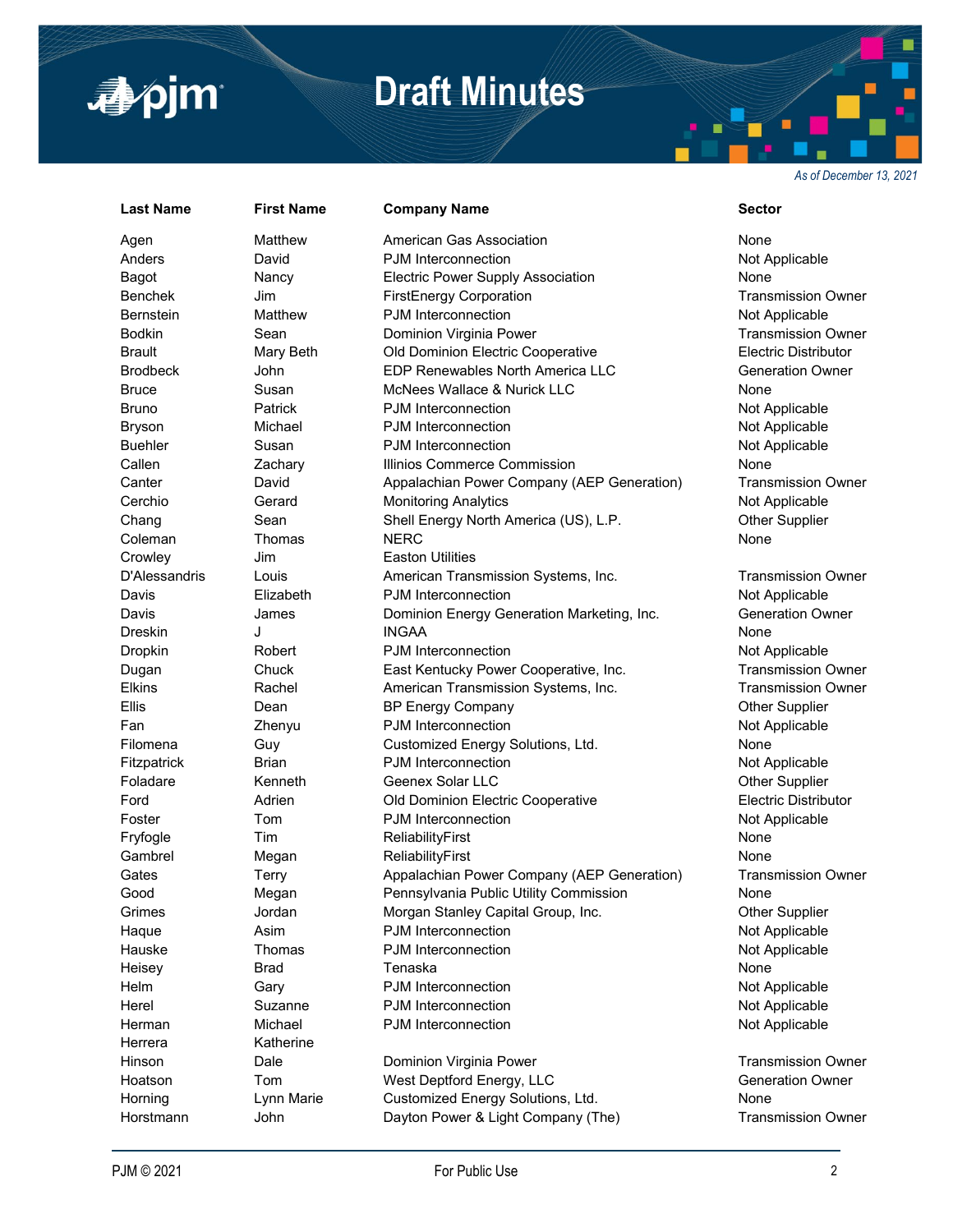

*As of December 13, 2021*

Lani Renee Smith Kara

■pim

Hyzinski Tom GT Power Group, LLC None Iler Arthur Indiana Office of Utility Consumer Counselor None Jacobs Mike Union of Concerned Scientists None Jagtiani Patricia Natural Gas Supply Association None Jardot Gina NRG Curtailment Solutions, Inc. Other Supplier Johnson Carl Customized Energy Solutions, Ltd. None Kalle **Ibrahima** POWER Engineers, Inc None None Keenan **Matthew Elwood Energy, LLC** Character Matthew Elwood Energy, LLC Kimbrel D Ethan PJM Public None Kirk Ryan Appalachian Power Company (AEP Generation) Transmission Owner Koepplinger Alexandria Michigan Public Service Commission None Kogut George New York Power Authority **New York Power Authority** Channel Authority Ladin **Sarah** Institute for Policy Integrity **Institute Institute Institute Integrity** Shope Lai **Erin** Erin PJM Interconnection **Not Applicable** Not Applicable Lockwood Dan PJM Interconnection **Not Applicable** Lyons Kiel NERC None Mabry **David** David McNees Wallace & Nurick LLC None Matheson Doug Enel X North America, Inc. Channel Cher Supplier McArdle **Brian** Brian NextEra Energy **COMES AND SUPPLIER** Other Supplier McCormick Katherine Illinios Commerce Commission None McGill Susan PJM Interconnection Communication Not Applicable McGlynn Paul PJM Interconnection **Not Applicable** Midgley Sharon Exelon Business Services Company, LLC Transmission Owner Oberleitner Mike **Dominion Virginia Power** Transmission Owner Okenfuss James Savion, LLC 3000 Charles None Ondayko Brock AEP Energy Partners, Inc. (AEP Gen Resources) Transmission Owner Pakela **Greg Creg Brander Contact Creation** DTE Energy Trading, Inc. **Creational Creation Creation** Other Supplier Patel **Reading Community Community** PJM Interconnection **Not Applicable** Not Applicable Peoples **Solution Company Company** Duquesne Light Company **Transmission Owner** Peoples Phenix Michale Morgan Stanley Capital Group, Inc. None Pilong Christopher PJM Interconnection **Not Applicable** Not Applicable Poulos Greg Consumer Advocates of PJM States Consumer Advocates of PJM States Procuniar Jason Buckeye Power, Inc. Electric Distributor Rodriguez Tomas Crganization of PJM States, Inc. None Rohrbach John Wabash Valley Power Association, Inc. Electric Distributor Sasser **Sasser** Jonathan Customized Energy Solutions, Ltd. None Scarp **Subset David** Calpine Energy Services, L.P. **Calpine Energy Services**, L.P. Scheirer **Alexandra** PJM Interconnection **Not Applicable** Not Applicable Schroeder Connie Dominion Virginia Power Conner Transmission Owner Schweizer David **PJM Interconnection Not Applicable** Seiler **Ken Communist Communist Communist Communist Communist Communist Communist Communist Communist Communist Communist Communist Communist Communist Communist Communist Communist Communist Communist Communist Communist** Seireg **Bahaa** Rockland Electric Company **Rockland Electric Company** Transmission Owner Sillin John FERC None Shah **Vijay** PJM Interconnection **Not Applicable** Shields **Shields** Jeffrey **PJM Interconnection Not Applicable** Slocum Tyson Public Citizen, Inc. None None Smith Michael INGAA None